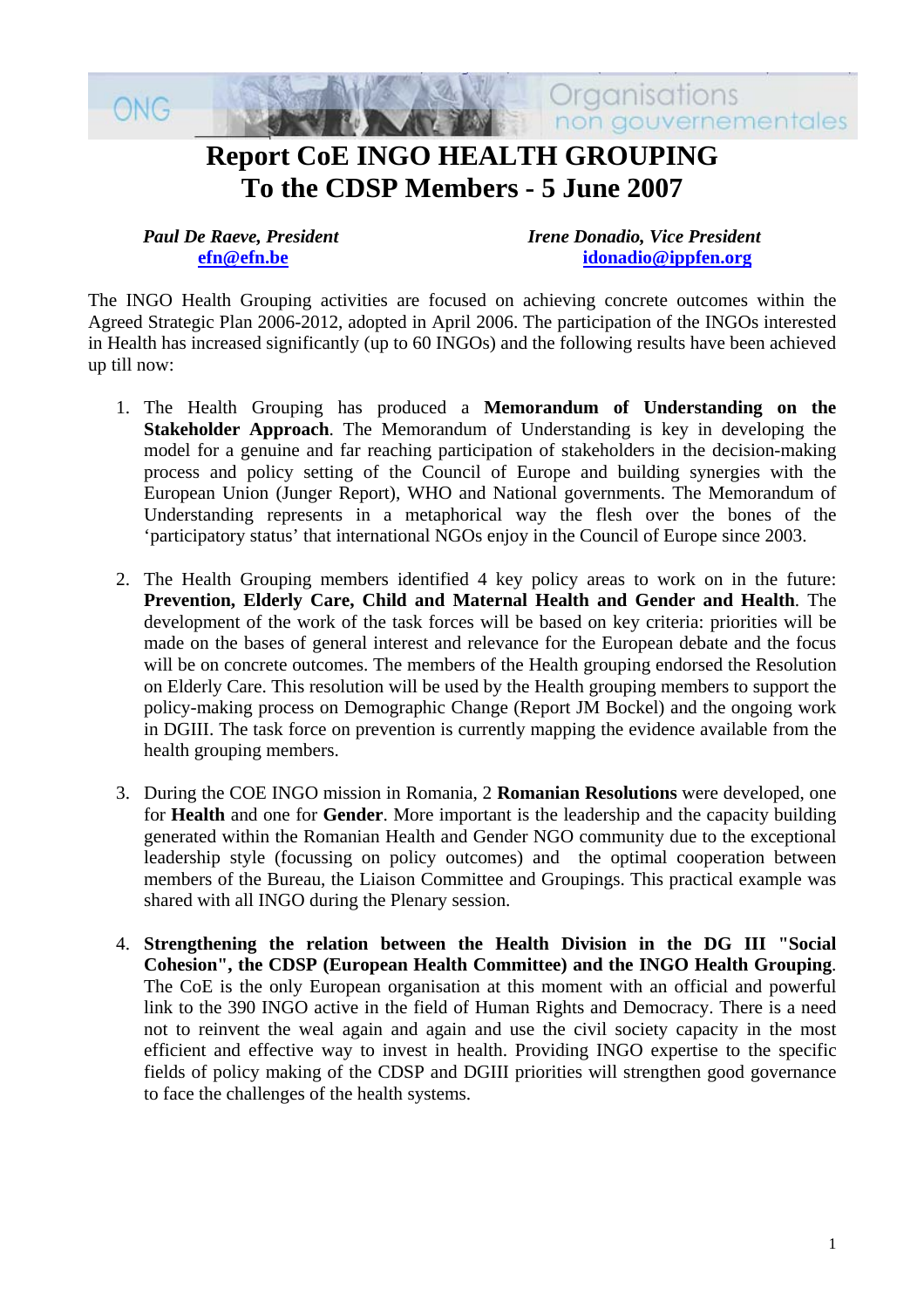# non gouvernementales **ENDORSED HEALTH GROUPING STRATEGIC AND ACTION PLAN 2006-2012 (Date 11 April 2006)**

Organisations

#### **Rationale for developing a Strategic and Action Plan for the Health Grouping**

The Health Grouping Strategic Plan 2006-2012 aims to reach a common understanding and agreement on what the objectives, the actions and the expected outcomes should be for the coming years. This roadmap for policy making will lead to a clear priority setting, with concrete actions to be taken forward by the members of the Health grouping, and will result in ownership of the members. These two documents needs to be dynamic: this framework will be reviewed, assessed every 6 months to make sure we are on the right track. This plan is compatible with the agreed Multi-Year Framework programme presented in the January Conference of INGOs.

For each actions agreed on, a member of the health grouping will take the lead and clear deadlines will be set out.

The proposed strategic plan is presented in the format of a route map and can be easily used by the Health grouping members within their own consortium as a toolkit to visualise their work within the Health Grouping.

#### **Goal of the Health Grouping**

ONG

The NGO Health grouping sets targets consistent with the goals of the institutions of the Council of Europe.

#### **Mission Statement of the Health Grouping**

The mission of the Health Grouping of the Council of Europe INGOs is to support a human rights based approach to health policy in Europe, focussed on quality, equality and universal access via the fostering of the cooperation and advocacy capacity of the Members of the CoE Health grouping.

WHO definition of Health - Health is a state of complete physical, mental and social well-being and not merely the absence of disease or infirmity.

The correct bibliographic citation for the definition is: Preamble to the Constitution of the World Health Organization as adopted by the International Health Conference, New York, 19-22 June, 1946; signed on 22 July 1946 by the representatives of 61 States (Official Records of the World Health Organization, no. 2, p. 100) and entered into force on 7 April 1948. The Definition has not been amended since 1948.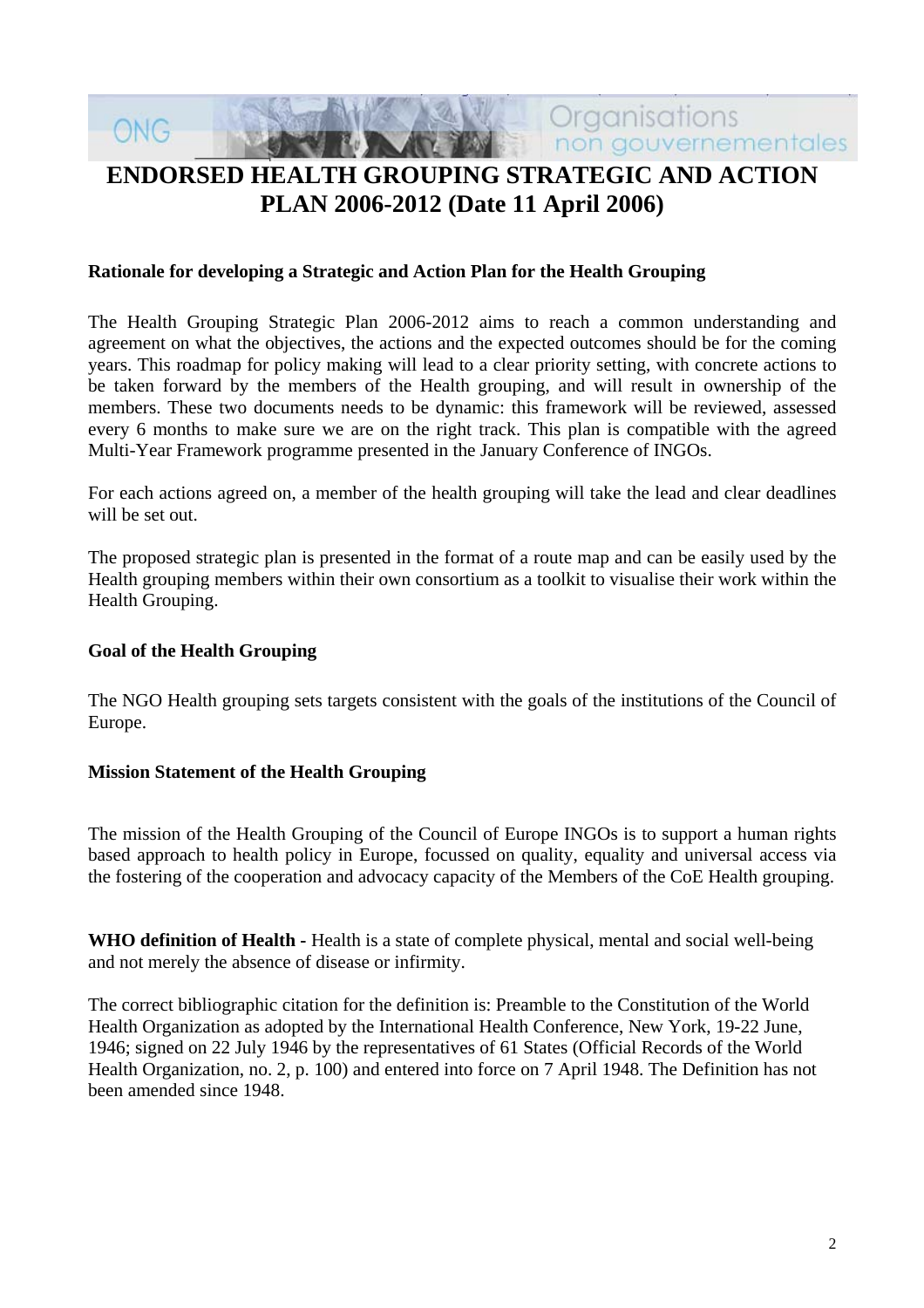# **CoE INGO Health Grouping Strategic Plan 2006-2012**

| <b>OVERARCHING OBJECTIVES</b>                                                                                                                              | <b>ACTIONS</b>                                                                                                                                                                                                                                                                                                                                                                                                                                                                                                                                                                                                                                                     | <b>OUTCOMES</b>                                                                                                                                                                                                                                                                                                                                       |
|------------------------------------------------------------------------------------------------------------------------------------------------------------|--------------------------------------------------------------------------------------------------------------------------------------------------------------------------------------------------------------------------------------------------------------------------------------------------------------------------------------------------------------------------------------------------------------------------------------------------------------------------------------------------------------------------------------------------------------------------------------------------------------------------------------------------------------------|-------------------------------------------------------------------------------------------------------------------------------------------------------------------------------------------------------------------------------------------------------------------------------------------------------------------------------------------------------|
| contribute<br>to<br>promote<br>equal<br>To<br>accessibility to health in Europe by an<br>increased collaboration capacity of the<br><b>Health Grouping</b> | Map out HGM experience/evidence on the<br>prevention, accessibility, equality, quality of<br>care and sustainability of health services in<br>Europe.<br>Define 4 common priorities for 2 years for<br>joined action of the HGM and create a task<br>force for each priority.<br><b>Strengthen synergies with the European Union</b><br>and the WHO through the INGO Liaison<br><b>Committee.</b>                                                                                                                                                                                                                                                                  | Empowerment of HG members activities -<br>report based on the mapping exercise.<br>Recommendations of this report are taken<br>into account in the drafting of the Health<br>and Social policies of the CoE.<br>Recommendations on the 4 key priority<br>areas are taken into account by the<br>European<br>International<br>and<br>Policy<br>makers. |
|                                                                                                                                                            | Promote the model of participative status in<br>the European and International Institutions.                                                                                                                                                                                                                                                                                                                                                                                                                                                                                                                                                                       |                                                                                                                                                                                                                                                                                                                                                       |
| To increase the influence of the Health<br>Grouping on Health and Social Affairs<br>Policies of the Council of Europe.                                     | Develop a stakeholder approach taking into<br>account the perspective of service providers<br>and target groups/beneficiaries.<br>Increase the understanding of the ongoing<br>and the future work of the COE institutions in<br>order to make a timely and accurate<br>contribution to the policy making process.<br>Play an active role in promoting the Health<br>Policy Agenda within the COE institutions.<br>HG to develop and implement a strategy to<br>influence the CoE position on social rights<br>related to health.<br>Promote the implementation of the CoE<br>Recommendations in the field of health and<br>other social rights related to health. | Agreed framework and guidelines to<br>implement the stakeholder approach.<br>The Health Grouping is involved and<br>consulted on a regular basis in the COE<br>policy making process.<br>Health and Social policies are more<br>adapted to the needs of the citizens.                                                                                 |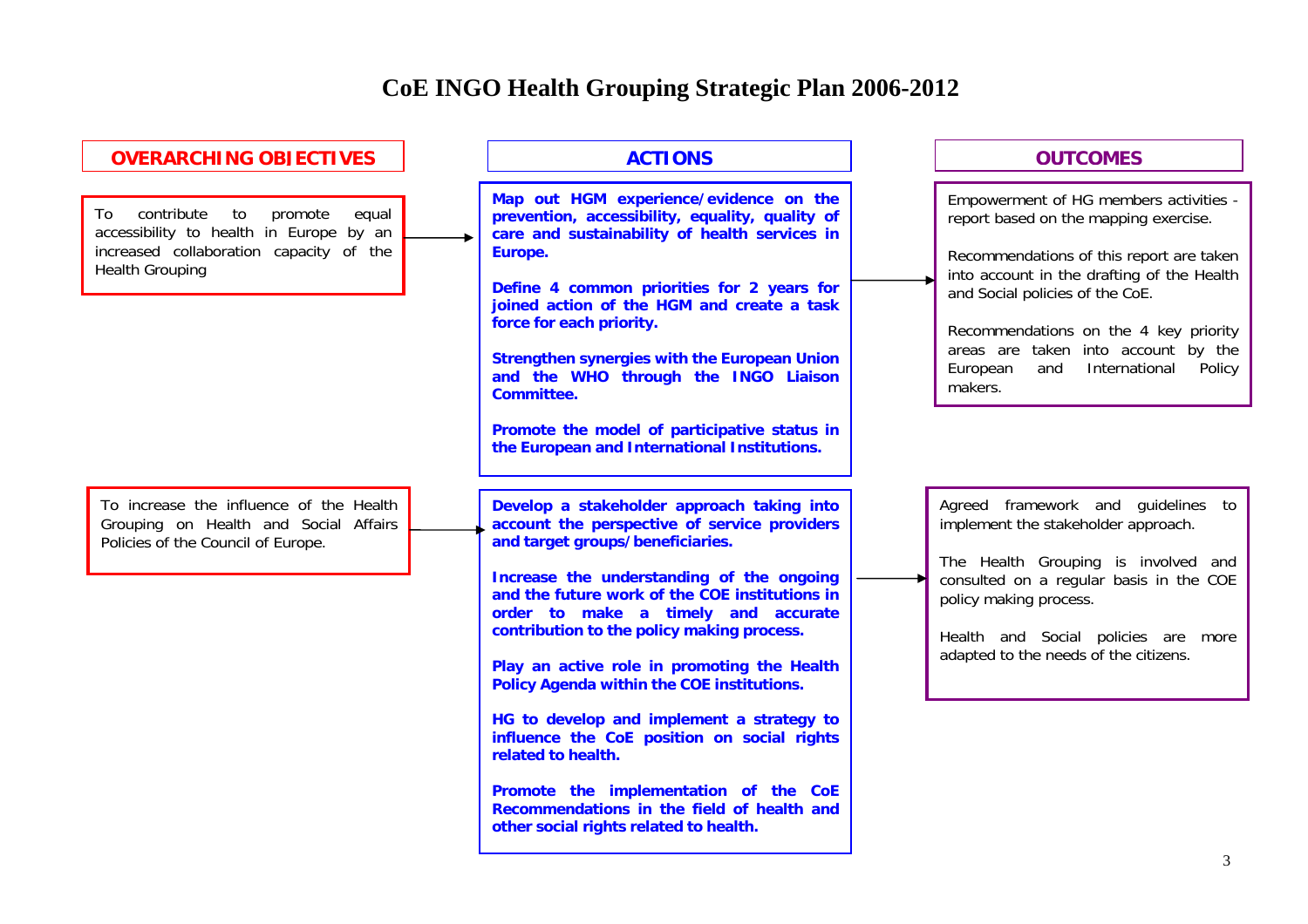# **OUTCOMES Health Grouping Actions related to Overarching Objective 1**

Empowerment of HG members activities - report based on the mapping exercise.

Recommendations of this report are taken into account in the drafting of the Health and Social policies of the CoE.

Recommendations on the 3 key priority areas are taken into account by the European and International Policy makers.

# **OUTCOMES Health Grouping Actions related to Overarching Objective 2**

Agreed framework and guidelines to implement the stakeholder approach.

The Health Grouping is involved and consulted on a regular basis in the COE policy making process.

Health and Social policies are more adapted to the needs of the citizens.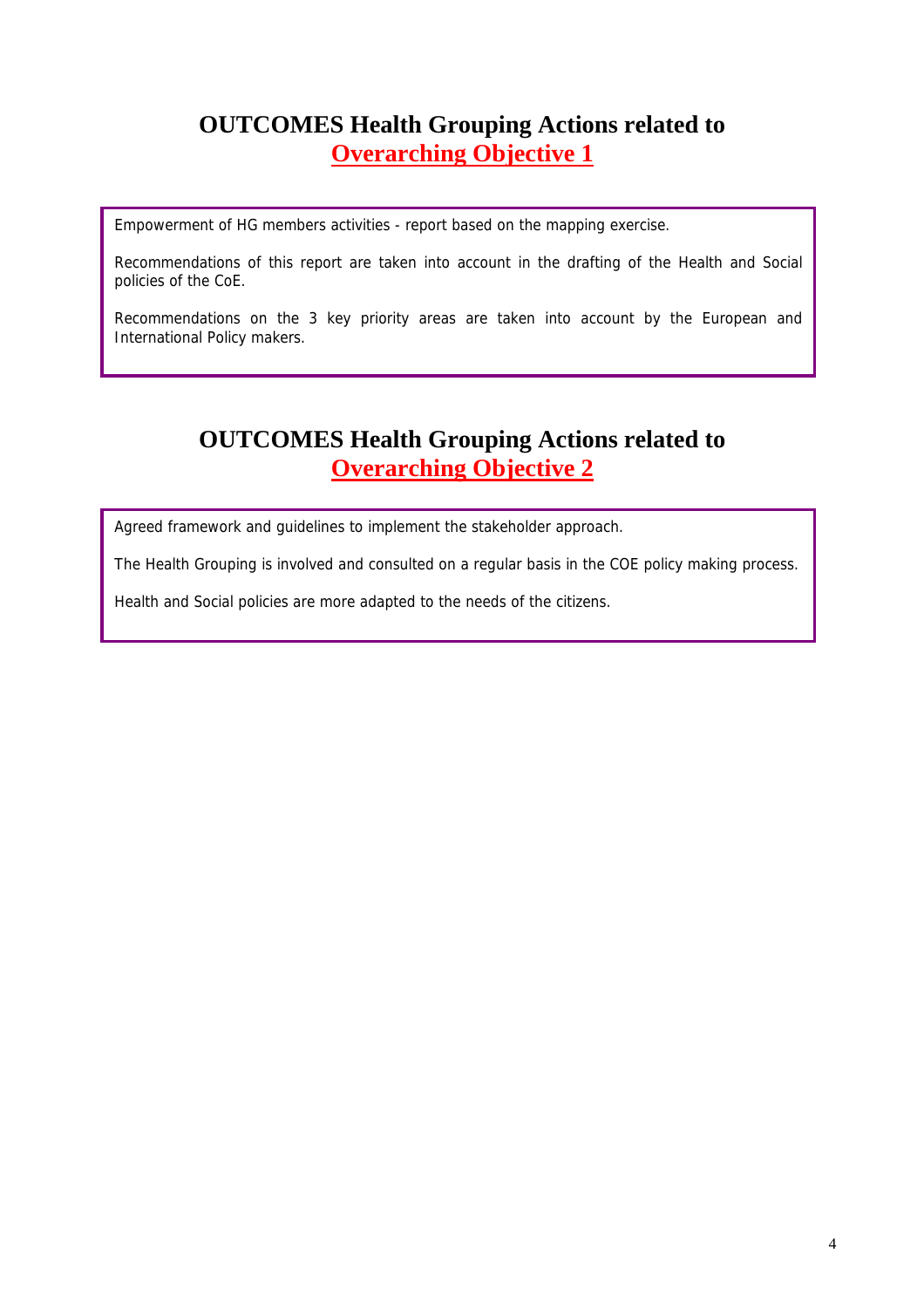

# **Memorandum of Understanding on the "Stakeholder Approach"**

#### **CoE INGO Health Grouping (endorsed January 2007)**

#### **Background**

In the Strategic and Action Plan 2006-2012 of the INGO Health Grouping of the Council of Europe, it was agreed "to develop a stakeholder approach taking into account the perspective of service providers and target groups/beneficiaries". During the 2006 June meeting of the Health Grouping in Strasbourg, the first step in this direction was taken with a presentation on the concept. During the same meeting it was agreed to work towards a memorandum of understanding on stakeholder cooperation to be agreed by all members of the grouping in the October meeting.

#### **What is a stakeholder?**

There are multiple definitions of stakeholders, and these can differ between and even within organizations. Whilst acknowledging this difficulty, the definition used in this paper is that adopted by the World Bank (WB). The World Bank (1996) defines two types of stakeholders: primary stakeholders who are directly affected (positively or negatively) by proposed interventions/policies and secondary stakeholders who are indirectly affected by proposed interventions/policies. Secondary stakeholders include those who have technical expertise and/or links to primary stakeholders, e.g. non-governmental organizations (NGOs), various intermediary or representative organizations and technical and professional bodies. They often represent public interests.

In the field of health stakeholders are:

- o Persons concerned or their representatives;
- o Social service providers;
- o Authorities at all levels;
- o Research bodies;
- o Advocacy groups.

#### **Defining stakeholder cooperation**

The emergence of stakeholder involvement in policy-making, planning and management has arisen out of a new general model which seeks a different role for the states and European institutions, which is based on pluralistic structures, political legitimacy and consensus. Stakeholder involvement in policy-making, planning and management is expected to lead to more realistic and effective policies and plans, as well as improve their implementation. The reasons for this are that greater information and broader experiences make it easier to develop and implement realistic policies and plans, new initiatives can be embedded into existing legitimate local institutions, there is less opposition and greater political support, local capacities will be developed and political interference minimized.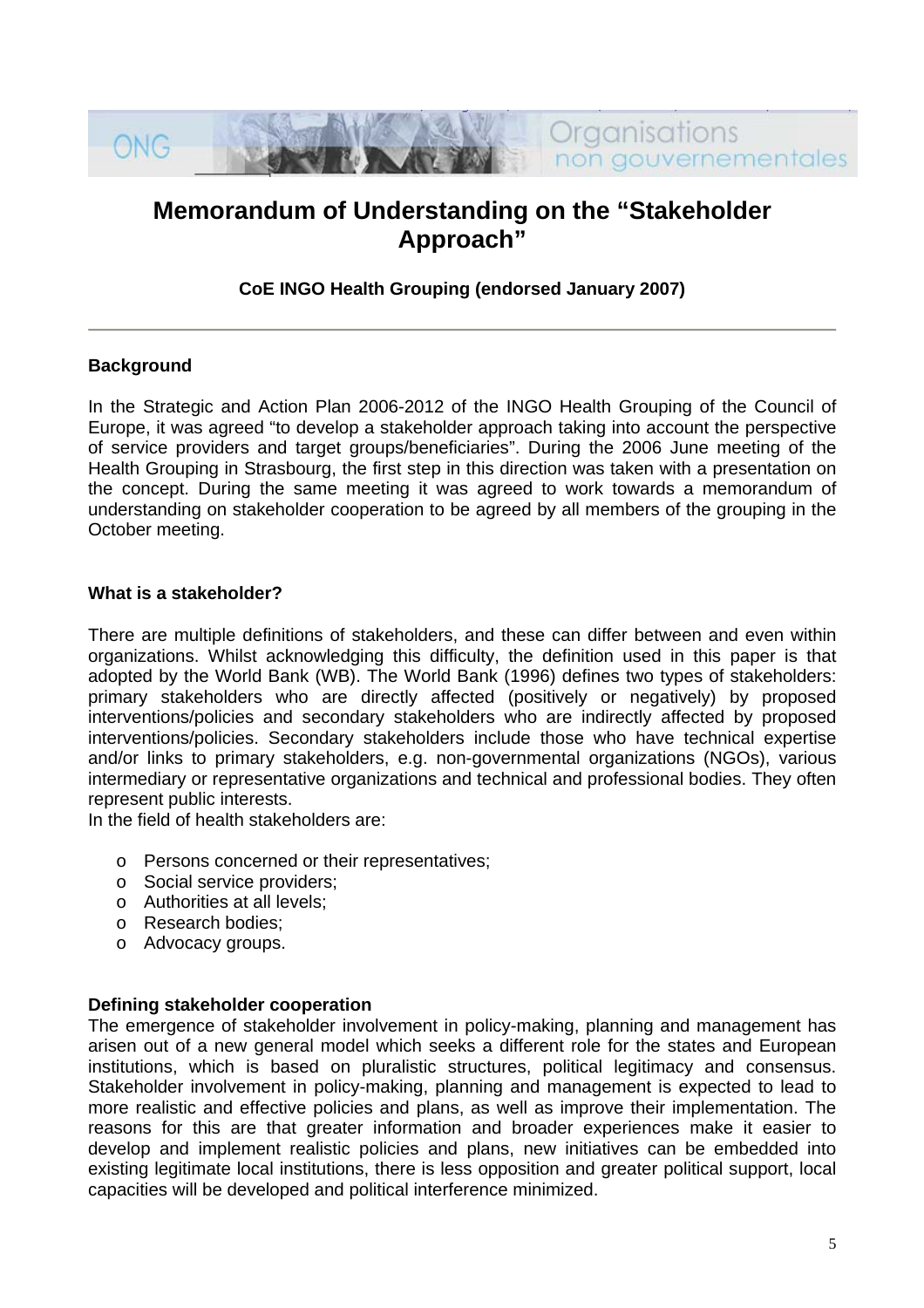Stakeholder involvement can be classified into three types: i) instructive, ii) consultative and iii) cooperative. Instructive involvement is where government and institutions makes the decisions but mechanisms exist for information exchange. Consultative involvement is where government and institutions is the decision-maker but stakeholders have a degree of influence over the process and outcomes. Cooperative involvement is where primary stakeholders act as partners with governments and institutions in the decision-making processes. A high degree of shared responsibility is needed amongst the different actors.

We, as members of the INGO community enjoying participatory status should have a 'cooperative involvement' in the Council of Europe decision making, but we do not for a number of reasons. We mostly swing between 'instructive' and 'consultative' cooperation.

until now include: the institutional capacity of the INGO's, legitimacy of the organizations and Critical aspects of stakeholder involvement in policy-making, that have hampered our action process, costs of our involvement, degree of competition between different organisations and different actors, and level(s) at which we are involved.

social and human rights policies and plans, as well as their improved implementation. In the Council of Europe policy-making a stakeholder approach should lead to more effective

#### **Effective stakeholder involvement**

One of the most critical aspects influencing effective stakeholder involvement is that the stakeholder organizations have the capacity and aspirations to match the task they wish to do!

Main factors that affect the strength of stakeholder organisations:

| <b>Factor</b>              | <b>Description</b>                                                                                                                            |  |
|----------------------------|-----------------------------------------------------------------------------------------------------------------------------------------------|--|
| Constitution               | Democratic with clear goals and structures                                                                                                    |  |
| <b>Members</b>             | Representative and legitimate; high levels of<br>membership                                                                                   |  |
| <b>Financial Resources</b> | Sufficient and sustainable to fund involvement,<br>particular lobbying and negotiations.                                                      |  |
| Staff and office holders   | Appropriate competencies to carry out designated<br>functions, including strong advocacy, networking,<br>consensus-building and dialog skills |  |
| <b>Policies</b>            | Clear and achievable                                                                                                                          |  |
| <b>Visibility</b>          | Recognition for outcomes achieved                                                                                                             |  |
| Aspiration                 | Desire to actively participate in the decision-making<br>process                                                                              |  |
| Responsibility             | Behaving and performing as members and other<br>stakeholders would expect from the organisation.                                              |  |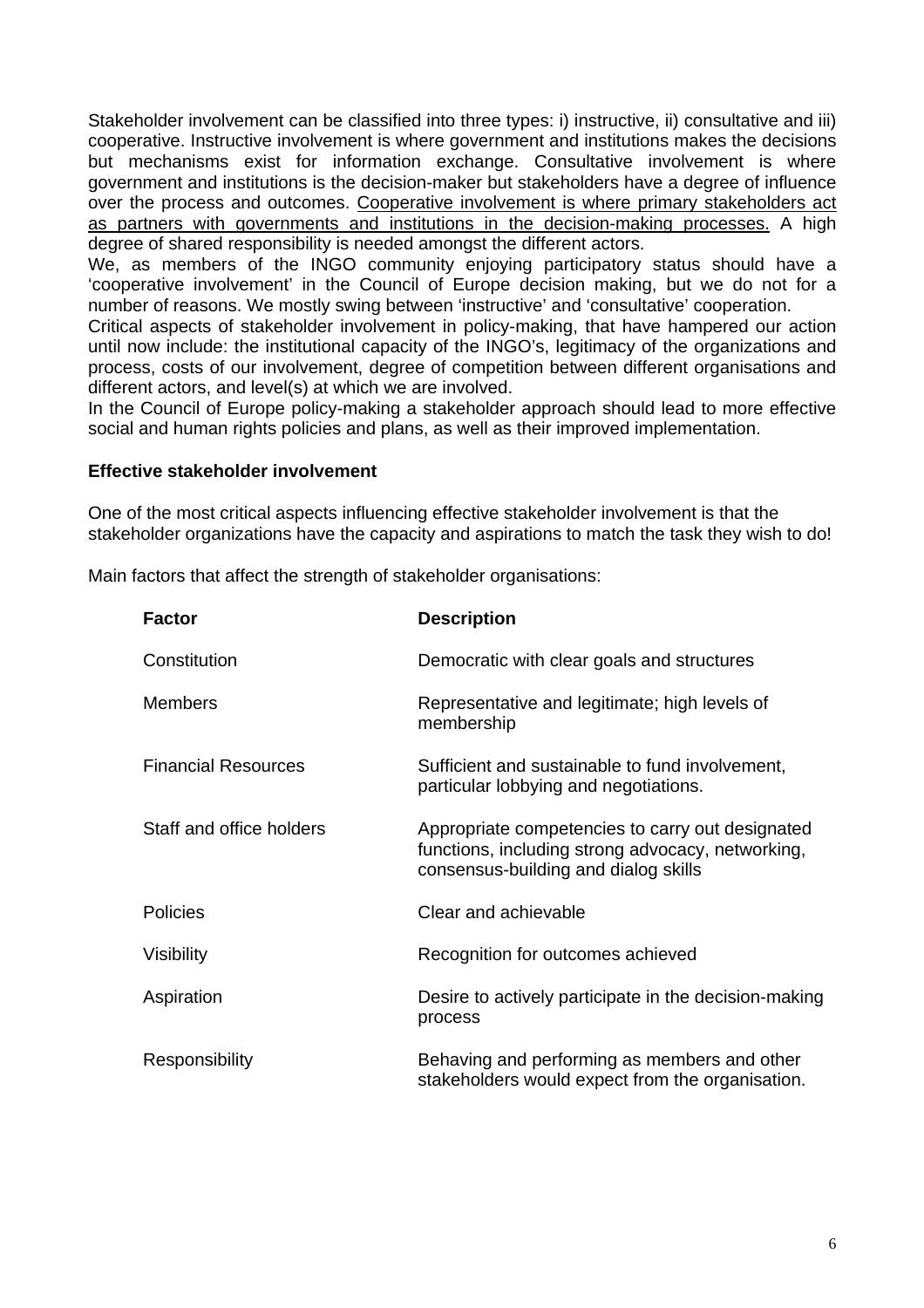### The INGO Health Grouping

#### **A. acknowledges**

- 1. That there are different types of NGO's: NGO's representing advocacy groups, NGO's representing service providers, cultural participation, education, research, knowledge building,… Each NGO has developed its own expertise and know-how and that should be valued and used in the Council of Europe's decision making process.
- 2. That it is crucial to develop a holistic and integrated approach with regard to health, social, cultural and educational issues. Such an approach would lead to more effective and coherent policies to meet the needs and challenges of our societies.
- 3. That conflicts of interest and/or competitions between different actors and stakeholders imply a loss in focus and effectiveness and undermines a meaningful participation. Therefore the NGO's of the Health Grouping agree on the principles of the stakeholders approach and via this memorandum of understanding aim to reinforce cooperation and shared responsibility between all actors.

#### **. notes B**

- 1. That society of today is complex and multidimensional. There are no actors able to implement health and social policies on their own. Only a constructive and extensive collaboration and the right balance between all different perspectives can bring sustainable solutions.
- 2. That, all over Europe, health authorities are under pressure. In many countries, the government is abdicating from its role of health and social service provider. More and more authorities focus on regulating, financing and monitoring (the quality of) service provision while they outsource the services' delivery. They delegate the responsibility of the development and provision of services to third parties, including NGOs

#### **. underlines C**

- 1. That the basis of participatory democracy is elected authorities. All parties should be involved in the decision making, but in the end decision taking is the responsibility of governments: they are democratically elected, subject to control and to sanctions.
- 2. That NGO's should play an essential role in the designing, implementation and evaluation of health and social policies. They bring an added value trough their expertise and increase the legitimacy of the decision making process
- 3. That there is a clear difference between NGO's working to enhance social inclusion/cohesion and for general good and between other actors that are only ruled by market mechanisms.
- 4. That good governance principles (openness, participation, accountability, coherence and effectiveness) are at the heart of effective and efficient stakeholder cooperation.

#### **D.** concludes

1. That a meaningful and correctly implemented stakeholder approach is a must: it offers a fundamental contribution to policy development in health, social, cultural and educational fields. A stakeholder approach implies a realistic needs assessment and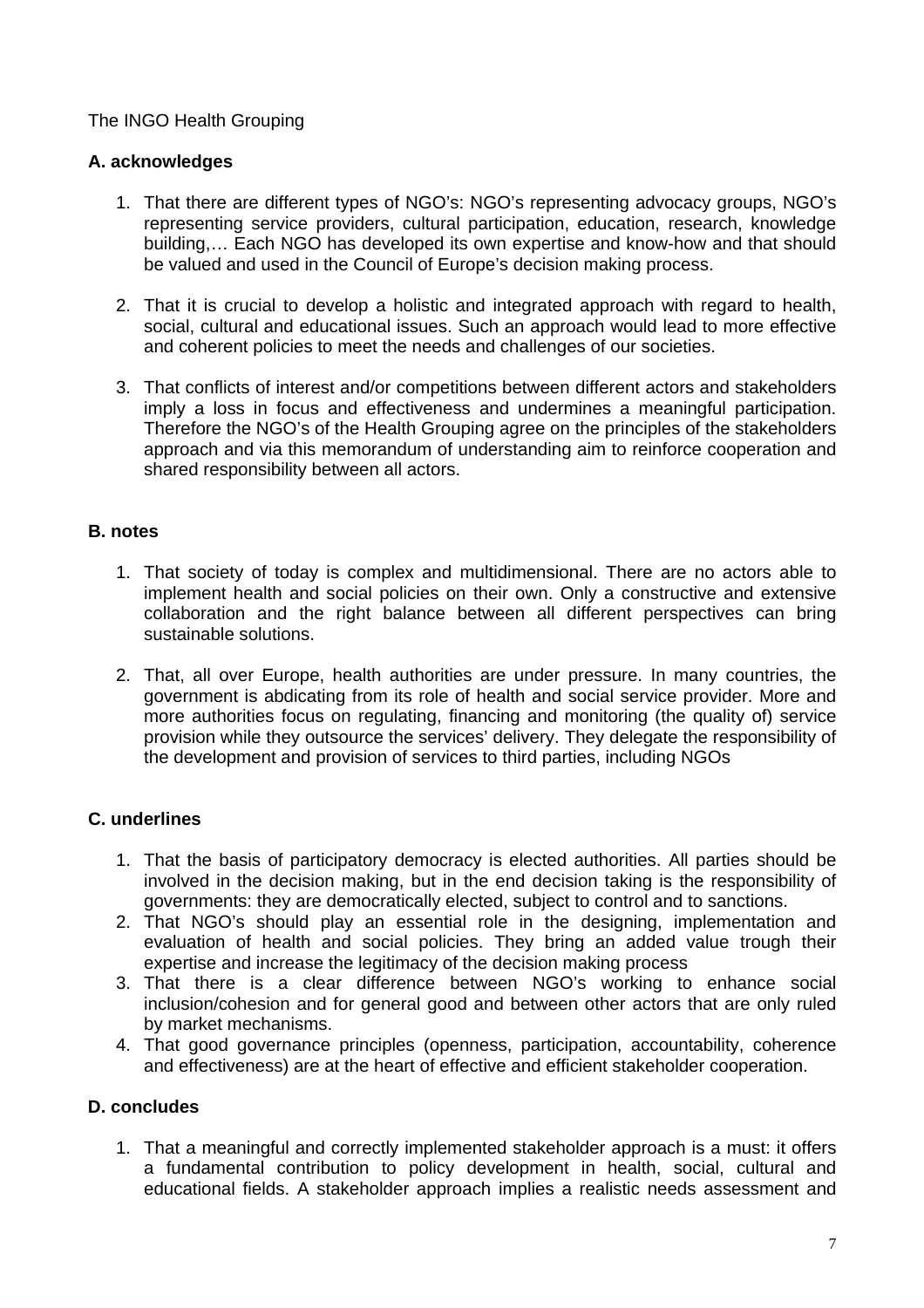innovative policy development that will better reflect the needs and aspirations of people, local communities, families etc.

- That it is a clear added value to involve stakeholders in all phases of policy making and 2. to recognize their different roles and responsibilities.
- 3. That for sustainable policy making a genuine partnership between all different actors is needed.
- 4. That the effectiveness and forcefulness of stakeholders as participants in policyto speak with one voice making, planning or management processes depends on the ability of their organization

### **E. Call s upon**

- 1. INGO's:
	- a. To formulate the stakeholder message in their mission statement and communicate it in a clear way highlighting their role, place, responsibility in the policy-making process.
	- b. To actively discuss the concept of stakeholder cooperation within their organization and with authorities
- 2. The Council of Europe:
	- a) To develop a meaningful stakeholder approach involving all actors in all phases of policymaking.
	- b) To develop instruments and tools acknowledging the specific role and responsibilities of the different actors.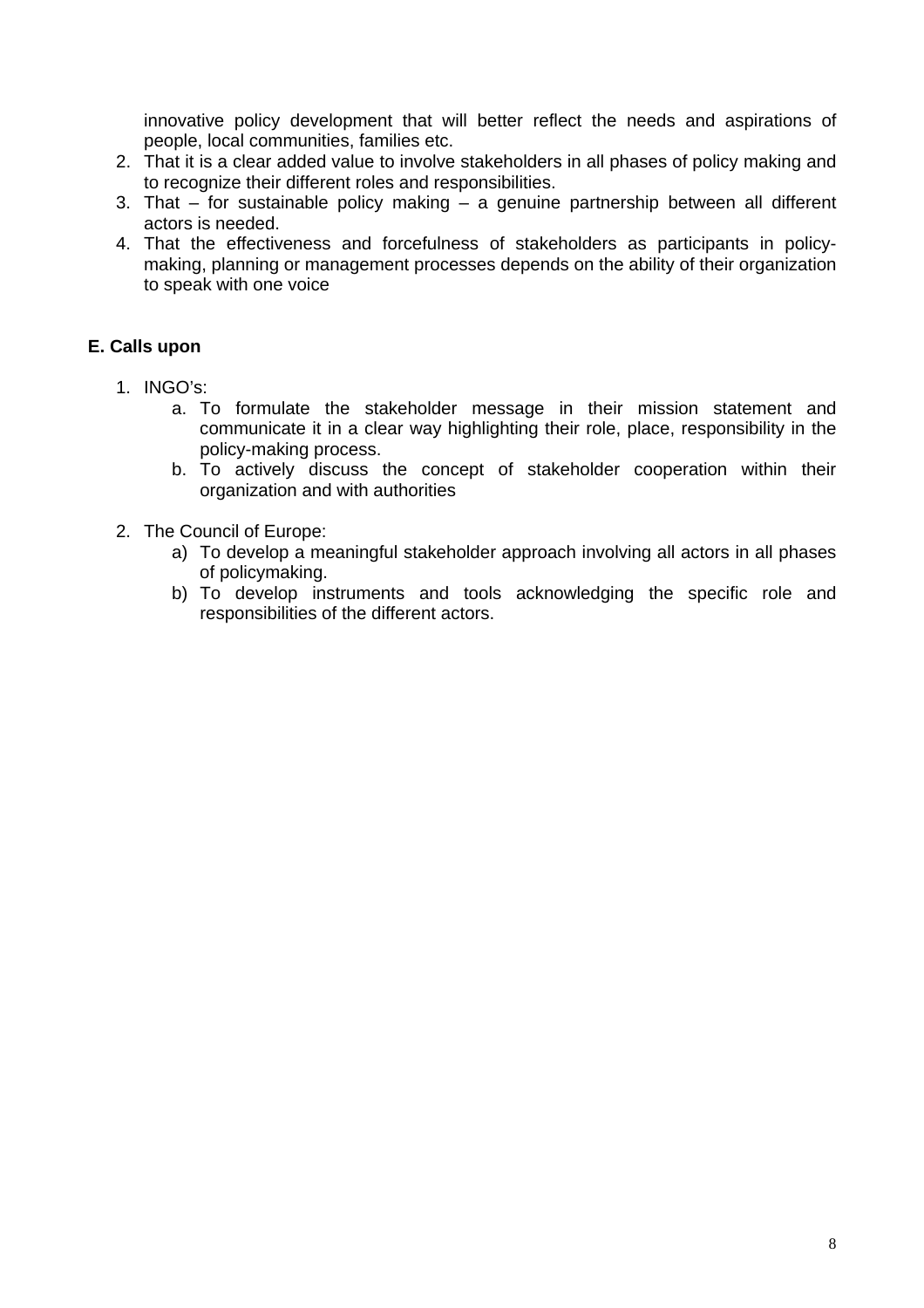

#### **RESOLUTION on AGEING – Adopted 18 April 2007 by the INGO Health Grouping**

The average life expectancy within the Member States of the Council of Europe is one of the highest in the world, and is continuing to rise. This fact will influence and orientate current and future debates on the reform of health care systems (within Europe?) and on the provision of care and access to health care services.

The members of the Health Grouping agree that successful ageing means autonomy and independence of the older person and successful physical, social and mental functioning (WHO Statement).

Everything must therefore be done to maintain good functioning and preserve maximum autonomy. However, we should not forget that for some people, age-related problems and restrictions will add to previous difficulties and create a specific situation which needs specific measures. We cannot have a total convergence of the approaches and services destined for elderly people and ageing people with disabilities.

#### Therefore, the members of the Health Grouping of the INGO Conference believe that:

I. Although different political initiatives on the reform of health care systems in the Council of Europe, WHO and the European Commission are taking place, there is still a lack of political commitment to make high quality care services that are affordable, accessible and available to all women and men a political priority.

#### THE HEALTH GROUPING OF THE INGO CONFERENCE REQUESTS THE COUNCIL OF **EUROPE TO URGE ITS MEMBER STATES TO GIVE TOP PRIORITY TO POLICIES FOR THE PROVISON, ACCESSIBILITY AND AFFORDABILITY OF HIGH QUALITY HEALTH CARE SERVICES FOR WOMEN AND MEN OF ALL AGES WITHOUT DISCRIMINATION.**

II. The Council of Europe plays a significant role in the implementation by the Member States of Article 23 of the Social Charter 'Right of elderly persons to social protection'.

#### THE HEALTH GROUPING OF THE INGO CONFERENCE REQUESTS THE COUNCIL OF **EUROPE TO URGE MEMBER STATES TO RATIFY AND IMPLEMENT ARTICLE 23. THIS MEANS:**

- To enable elderly persons to remain full members of society for as long as possible;
- To enable elderly persons to choose their life-style freely and to lead independent lives in their familiar surroundings for as long as they wish and are able;
- respecting their privacy, and participation in decisions concerning living conditions in To guarantee elderly persons living in institutions appropriate support, while the institution;
- home, at the end of life. To guarantee access to palliative care for the elderly, whether in institutions or at